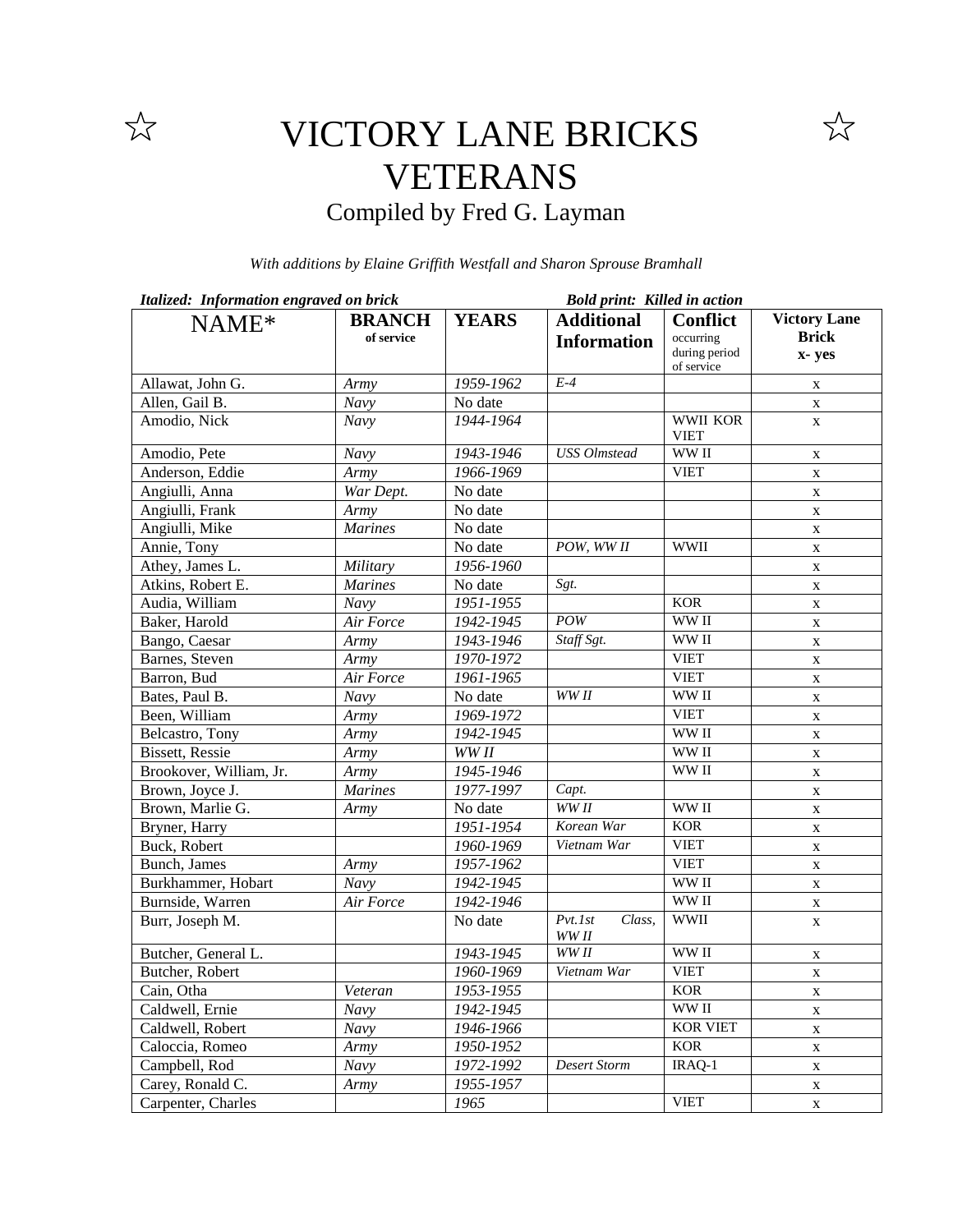| Carter, James P.                 | $\bar{N}$ avy          | No date                       |                                   |                                       | $\mathbf X$ |
|----------------------------------|------------------------|-------------------------------|-----------------------------------|---------------------------------------|-------------|
| Catetges, Nick                   | Army                   | 1944-1948                     |                                   | WW II                                 | $\mathbf X$ |
| Clark, Jim "Turk"                | $\overline{N}$ avy     | No date                       |                                   |                                       | $\mathbf X$ |
| Clayton, Darren                  | $\overline{N}$ avy     | 1985-1988                     |                                   |                                       | X           |
| Clayton, Paul A.                 | Army                   | 1942-1943                     |                                   | WW II                                 | $\mathbf X$ |
| Clevenger, Ronald                | Army                   | No date                       | Sgt.199th Inf.                    |                                       | $\mathbf X$ |
| Clifton, D.W.                    |                        | No date                       | POW, WWII                         | WW II                                 | X           |
| Clifton, Tom                     | Air Force              | 1942-1946                     |                                   | WW II                                 | $\mathbf X$ |
| Clifton, Walter                  | Army                   | 1942-1946                     |                                   | WW II                                 | X           |
| Coenen, Roger                    | Army                   | 1945-1946                     |                                   | WW II                                 | $\mathbf X$ |
|                                  | Air Force              |                               |                                   |                                       |             |
| Cole, Daniel                     | Navy                   | 1943-1945                     |                                   | WW II                                 | X           |
| Collins, Harley                  |                        | 1942-1945                     | WW II                             | WW II                                 |             |
| Conner, John L.                  | Navy                   | $1951 - 1954$                 |                                   | <b>KOR</b>                            | X           |
| Cork, C. Mark                    | <b>Marines</b>         | $-1969$                       | <b>VHS</b> '70<br>KIA March 1969, | <b>VIET</b>                           | X           |
|                                  |                        |                               | Vietnam                           |                                       |             |
| Cortese, Harry A.                | Air Force              | No date                       |                                   |                                       | X           |
| Cortese, John                    | Air Force              | 1941-1945                     |                                   | WW II                                 | X           |
| Cortese, John J.                 | Air Force              | 1978-1993                     |                                   | <b>IRAQ-I</b>                         | X           |
| Cortez, James J.                 | Army                   | 1943-1945                     |                                   | WW II                                 | X           |
| Costilow, Bernard A.             | <b>Marines</b>         | 1950-1953                     |                                   | <b>KOR</b>                            | X           |
| Costilow, Ernest L.              | Navy                   | 1956-1960                     |                                   | <b>WWII</b>                           | X           |
| Costilow, Leighton D.            | Air Force              | 1943-1946                     | 14th AF, China                    | WW II                                 | X           |
| Cottrill, Halley                 | Armv                   | 1942-1945                     |                                   |                                       | X           |
| Crimm, William E.                | Navy                   | 1944-1946                     |                                   | WW II                                 | X           |
| Crites, Elmer L.                 | Army Air Force         | 1948-1954                     |                                   | <b>KOR</b>                            | X           |
| Crites, Jack W.                  | Army                   | 1949-1952                     |                                   | <b>KOR</b><br>WW II                   | X           |
| Cutright, Orla<br>Dalton, Versel | Navy<br>Army           | 1942-1946<br>WW <sub>II</sub> |                                   | WW II                                 | X           |
| Daniels, Duane                   | Air Force              | 1949-1955                     |                                   | <b>KOR</b>                            | X           |
| D'Annunzio, Ben                  | Navy                   | 1951-1955                     |                                   | <b>KOR</b>                            | X           |
| Davis, Billy Jo                  |                        | No date                       | Korean Conflict                   | <b>KOR</b>                            | X<br>X      |
| Davis, Edward H.                 |                        | No date                       | 337 Eng. Div.,                    | WW II                                 | X           |
|                                  |                        |                               | WW II                             |                                       |             |
| Davis, Gary D.                   | Navy                   | 1955-1959                     |                                   |                                       | X           |
| Davis, Teddy F.                  | Army                   | No date                       | POW, WW II                        | WW II                                 | X           |
| Davisson, James                  | USCG, USAF             | No date                       |                                   |                                       | $\mathbf X$ |
| Deem, William D.                 | Navy                   | 1955                          |                                   |                                       | X           |
| DeFrances, John                  |                        | 1950-1952                     | Korean War                        | <b>KOR</b>                            | $\mathbf X$ |
| Devericks, B. W.                 | Army                   | 1965-1967                     |                                   | <b>VIET</b>                           | X           |
| Devericks, K. G.                 | Army                   | 1940-1972                     |                                   | <b>WW</b><br>$_{\rm II}$<br>KOR, VIET | X           |
| Dixon, Thomas E.                 | Army Air Force<br>Navy | 1946-1967                     |                                   | <b>VIET</b>                           | $\mathbf X$ |
| Dodd, Gary                       | Army                   | 1961                          |                                   |                                       | X           |
| Dodd, Glenn                      | NG                     | 1964                          |                                   | <b>VIET</b>                           | X           |
| Dodd, John                       | Navy                   | 1956-1957                     |                                   |                                       | X           |
| Dodd, Roger                      | Navy                   | 1967                          |                                   | <b>VIET</b>                           | X           |
| Douglass, Jack                   | Navy                   | 1946-1949                     |                                   | WW II                                 | X           |
| Duncan, James B.                 | Air Force              | 1958-1962                     |                                   |                                       | X           |
| Durr, Frank R.                   | Army                   | 1950-1973                     |                                   | <b>KOR VIET</b>                       | X           |
| Ellison, Jesse                   | Military               | 1943-1965                     | Military                          | <b>VIET</b><br>KOR, VIET              | $\mathbf X$ |
| Ellison, Lawrence                | Navy                   | No date                       | WW <sub>II</sub>                  | WW II                                 | $\mathbf X$ |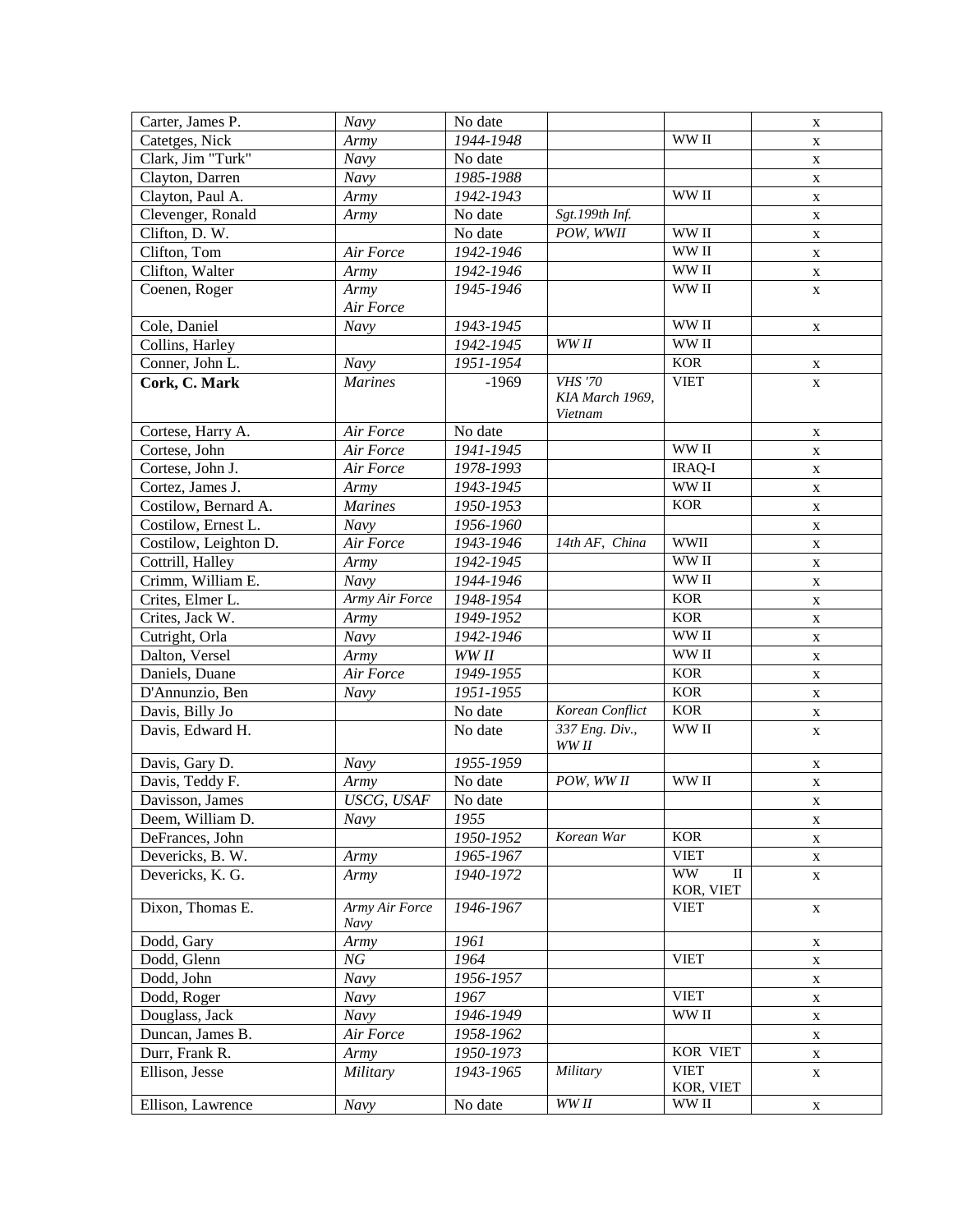| Ellison, Paul L.         | Army           | 1942      |                                                           | WW II       | $\mathbf X$ |
|--------------------------|----------------|-----------|-----------------------------------------------------------|-------------|-------------|
| Estep, Eugene            | Navy           | 1944-1946 |                                                           | WW II       | $\mathbf X$ |
| Fernandez, Faustino      | Navy           | 1942-1962 |                                                           | WWII, KOR   | $\mathbf X$ |
| Fernandez, Fred          | Navy           | 1955-1959 |                                                           |             | $\mathbf X$ |
| Fernandez, Joe           | Navy           | 1944-1945 | WW II                                                     | WW II       | $\mathbf X$ |
| Fernando, Sulsona        | Army           | 1968-1969 | 1st Lt.                                                   | <b>VIET</b> | $\mathbf X$ |
| Fernando, Sulsona, Jr.   | Navy           | 1990-1991 |                                                           |             | $\mathbf X$ |
| Ferrando, Mike           | Air Force      | No date   |                                                           |             | $\mathbf X$ |
| Findley, James S.        |                | No date   | $\overline{of}$<br><b>Battle</b><br>the<br>Bulge 12-19-44 | WW II       | $\mathbf X$ |
| Fittro, Bernard          | Army           | 1944-1946 | 32nd INF.                                                 | WW II       | X           |
| Fittro, Clayton Ray, Sr. | Army           | No date   | $10$ 1st<br>Cav.<br>Korean War                            | <b>KOR</b>  | $\mathbf X$ |
| Fittro, Ira J.           | Army           | 1943-1946 | 138th Inf.                                                | WW II       | X           |
| Flint, Edmund L.         | Reserves       | 1956-1958 |                                                           |             | X           |
| Flint, Lou               | Navy?          | No date   | Seaman                                                    |             | X           |
| Flowers, William         |                | 1953-1956 | Spec.4,<br>Korean War                                     | <b>KOR</b>  | X           |
| Floyd, James B.          | Army           | 1950-1957 | Pfc.                                                      | <b>KOR</b>  | X           |
| Ford, Dale Lang          | Army           | 1964-1969 |                                                           | <b>VIET</b> | X           |
| Fowler, David            | Army           | No date   |                                                           |             | X           |
| Frame, Richard L.        |                | 1954-1956 | Korean War                                                | <b>KOR</b>  | X           |
| Fratt, Dominick          |                | No date   | WW II                                                     | WW II       | $\mathbf X$ |
| Fratt, John              | Navy           | No date   |                                                           |             | X           |
| Fratt, Louie             |                | No date   | WW <sub>II</sub>                                          | WW II       | X           |
| Freshuer, Hobert O.      | Army           | 1953-1955 |                                                           | <b>KOR</b>  | $\mathbf X$ |
| Funk, Thorold S.         | Navy           | No date   | WW <sub>II</sub>                                          | WW II       | X           |
| Gabriel, A. Whip         | Navy           | 1938-1959 |                                                           | WWII, KOR   | X           |
| Garcia, Albert           | Navy           | No date   |                                                           |             | X           |
| Garrett, Mike            | Air Force      | 1970      | Col.                                                      | <b>VIET</b> | X           |
| Gaston, Donald B.        | Navy           | 1945-1946 |                                                           | WW II       | X           |
| Gaston, Spencer B.       | Coast Guard    | 1948-1954 |                                                           | <b>KOR</b>  | X           |
| Gianettino, Bob          | Navy           | 1955-1958 |                                                           |             | X           |
| Gilbert, Fred            | Army           | 1952-1954 |                                                           | <b>KOR</b>  | X           |
| Gill, Jack S.            |                | 1942-1948 | WW <sub>II</sub>                                          | WW II       | X           |
| Gill, William K.         | <b>Marines</b> | 1952-1955 |                                                           | <b>KOR</b>  | X           |
| Glaspell, Grayson M.     | Navy           | 1948-1974 |                                                           | KOR, VIET   | X           |
| Gluhak, David            | <b>Marines</b> | 1963-1967 | Police Officer LA<br>Co 1967-95<br>Class of '59           | <b>VIET</b> | X           |
| Goldsmith, David         | Navy           | No date   |                                                           |             | X           |
| Goldsmith, Jack          | Marines, Army  | No dates  |                                                           |             | X           |
| Goldsmith, Jim           | Navy           | No date   |                                                           |             | X           |
| Gonzalez, Jesse          | Army           | 1941-1945 |                                                           | WW II       | X           |
| Goodwin, Marvin          | Army           | No date   | Korean War                                                | <b>KOR</b>  | X           |
| Greaver, Andrew "Boe"    | Army           | No date   |                                                           |             | X           |
| Greaver, Charles Edw.    | Navy           | No date   |                                                           |             | X           |
| Green, James             | Army           | 1964-1967 |                                                           | <b>VIET</b> | X           |
| Griffith, James          | WVA NG         | 1952-1961 |                                                           | <b>KOR</b>  | X           |
| Griffith, Lawrence "Bud" | Air Force      | 1946-1949 |                                                           |             | X           |
| Guido, Dominic           | Army           | 1941-1945 |                                                           | WW II       | X           |
| Haggerty, Roy            |                | No date   | $Lt$ ., WW $II$ .                                         | WW II       | X           |
| Hall, Les                | Air Force      | 1955-1984 | Major                                                     |             | X           |
| Hall, Robert E.          | Navy           | 1951-1955 |                                                           | <b>KOR</b>  | X           |
| Hall, Sterling           | Air Force      | 1943-1945 |                                                           | WW II       | X           |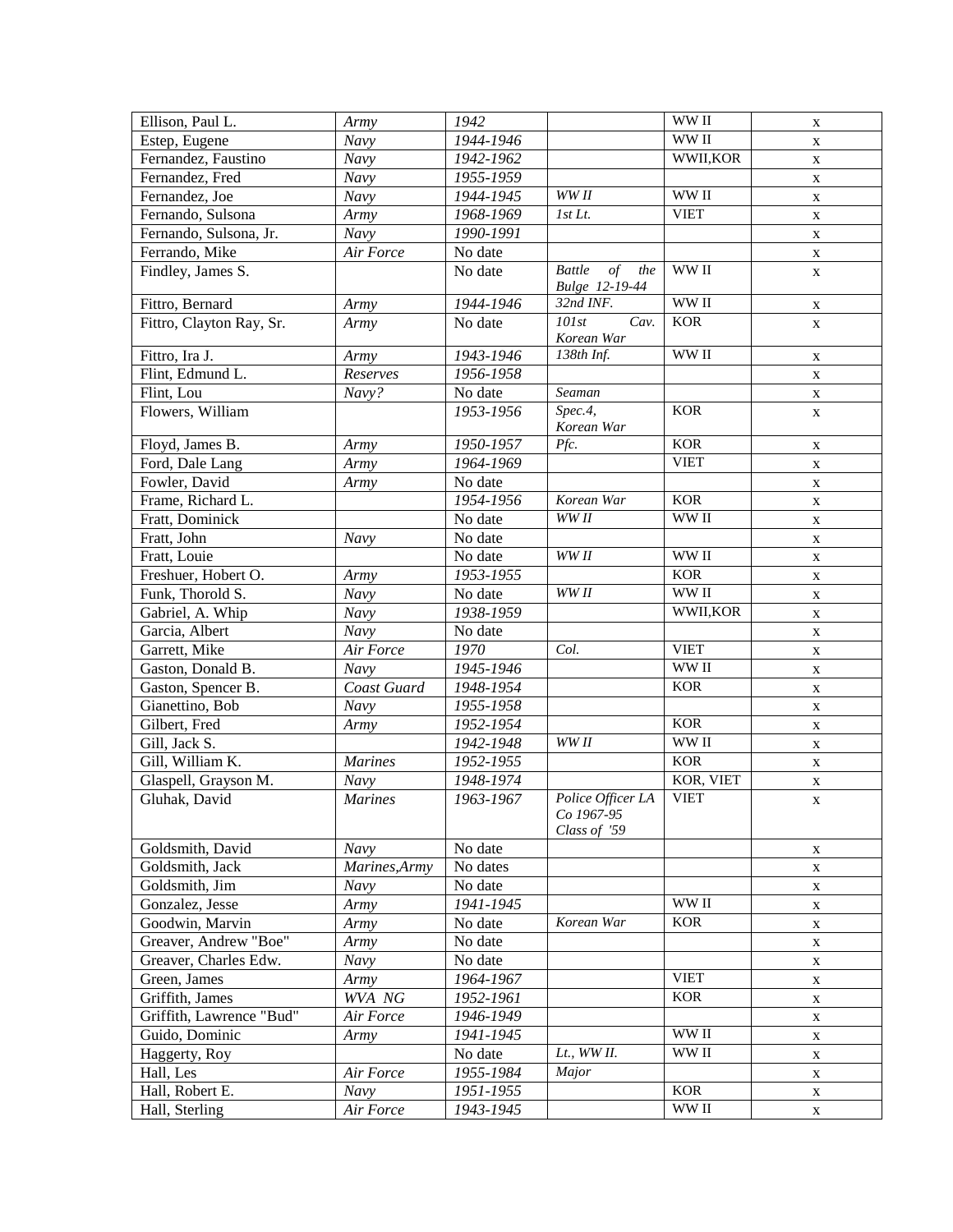| Hamrick, Paul E.            | Air Force              | 1969-1989             | M/Sgt.                                | <b>VIET</b>                        | X              |
|-----------------------------|------------------------|-----------------------|---------------------------------------|------------------------------------|----------------|
| Haney, Berdett              | Navy                   | 1943-1946             |                                       | WW II                              | $\mathbf X$    |
| Hart-Boyles, Betty          | Air Force              | No date               | WW II                                 | WW II                              | X              |
| Hedrick, T. H., Jr.         | Air Force              | No date               |                                       |                                    | X              |
| Herrod, Oral M.             | <b>Marines</b>         | 1950-1954             |                                       | <b>KOR</b>                         | $\mathbf X$    |
| Hess, Rick                  | Navy R                 | 1969-1971             | Lt. Cdr.                              | <b>VIET</b>                        | $\mathbf X$    |
| Hickman, Gene L.            | Air Force              | No date               | 4 years                               |                                    | X              |
| Hickman, John, Jr.          | Army                   | 1950-1952             |                                       | <b>KOR</b>                         | $\mathbf X$    |
| Hickman, R. I.              | Army                   | $\overline{N}$ o date | WW II                                 | WW II                              | $\mathbf X$    |
| Huffman, Oliver L.          |                        | No date               | Korea                                 | <b>KOR</b>                         | X              |
| Huger, James                | Army                   | 1943-1946             | Sgt.                                  | WW II                              | X              |
| Hughes, Carl E.             | Army                   | 1941-1944             |                                       | WW II                              | X              |
| Hurley, John L.             | Army                   | No date               |                                       |                                    | $\mathbf X$    |
| Hutchinson, Alvenia P.      | <b>WAC</b>             | 1942-1945             |                                       | WW II                              | $\mathbf X$    |
| Hyman, Burton               | Army                   | 1946-1947             |                                       |                                    | X              |
| Hyman, Joe                  | Army                   | No date               | 80th DIV.                             |                                    | $\mathbf X$    |
| Hyre, William R.            | Air Force              | 1946-1949             | Sgt.                                  |                                    | $\mathbf X$    |
| Ingram, Chester             | Navy                   | 1948-1952             |                                       |                                    | X              |
| James, Jerry A.             | Army                   | 1943-1952             |                                       | WW II                              | $\mathbf X$    |
| Jerome, John                | Navy                   | 1942-1965             | YNC <sup>1</sup>                      | WW II                              | $\mathbf X$    |
|                             |                        |                       |                                       | KOR VIET                           |                |
| Jones, Clarence             | Army                   | 1941-1945             | 27 Armd Inf Bt                        | $\ensuremath{\text{WW}}\xspace$ II | $\mathbf X$    |
| Kelley, James, Jr.          | Army                   | 1989-1997             |                                       | <b>IRAQ-I</b>                      | $\mathbf X$    |
| Kennedy, Bert               | Army                   | No date               |                                       |                                    | $\mathbf X$    |
| Kenney, Robert              | Army                   | No date               | Pfc.                                  |                                    | $\mathbf X$    |
| Kidd, Wayne Huffman         | Army, Captain          | c1958-1964            | <b>VHS</b> '54                        | <b>VIET</b>                        | $\mathbf X$    |
|                             | SD-5891, HQ,           | Served 6 yrs.         | KIA 12/11/1964;                       |                                    |                |
|                             | <b>MACV</b>            |                       | Panel 01E:Line                        |                                    |                |
|                             | Advisors               |                       | 76; Vietnam Vet<br>Mem Wall,          |                                    |                |
|                             | Survived by wife,      |                       | Washington DC                         |                                    |                |
| Knight, Charles             | three children<br>Navy | 1943-1946             |                                       | WW II                              |                |
| Knight, Delta Stanford      | Marines                |                       |                                       |                                    | X<br>$\omega$  |
| Knight, Larry Clayton       | Army                   |                       | <b>VHS '59</b>                        |                                    | $\blacksquare$ |
| Knight, Stanford Lloyd      | Air Force              |                       |                                       |                                    |                |
| Knight, Thomas Douglas      |                        |                       | <b>VHS '66</b>                        | <b>VIET</b>                        | $\blacksquare$ |
| <b>Knight, Walter Grant</b> | Navy                   | No date               | <b>VHS</b> '61                        | <b>VIET</b>                        | $\blacksquare$ |
|                             | Army                   |                       | KIA 1966 <sup>2</sup>                 |                                    | X              |
|                             |                        |                       | Vietnam War                           |                                    |                |
|                             |                        |                       | Died 12/4/1966                        |                                    |                |
| Knight, Wilbur Brent        | <i>Marines</i>         | No date               | <b>VHS</b> '61                        | <b>VIET</b>                        | X              |
| Kovach, John Andrew         | Navy                   | 1942-1945             | VHS '41;                              | WW II                              |                |
|                             |                        |                       | USS Iowa,                             |                                    |                |
|                             | Atlantic               |                       | Constellation,                        |                                    |                |
|                             | and Pacific            |                       | Santa Fe, and                         |                                    |                |
|                             | <b>Theaters</b>        |                       | Texas (Admiral's<br>staff); witnessed |                                    |                |
|                             |                        |                       | the raising of the                    |                                    |                |
|                             |                        |                       | flag at Iwo Jima                      |                                    |                |
| Lake, Cecil E.              | Air Force              | 1941-1945             |                                       | WW II                              | X              |
| Lake, George E.             | Air Force              | 1942-1945             |                                       | WW II                              | X              |
| Lake, Jack E.               | Army                   | No date               | Spec. 4                               |                                    | X              |
| Lake, Russel D.             | Army                   | No date               | 6th Armd.                             |                                    | X              |

 1 YNC - Yeoman Chief Petty Officer

<sup>&</sup>lt;sup>2</sup> Walter Knight killed in action December 4, 1966, per his twin brother, Wilbur Knight, Class of 1961.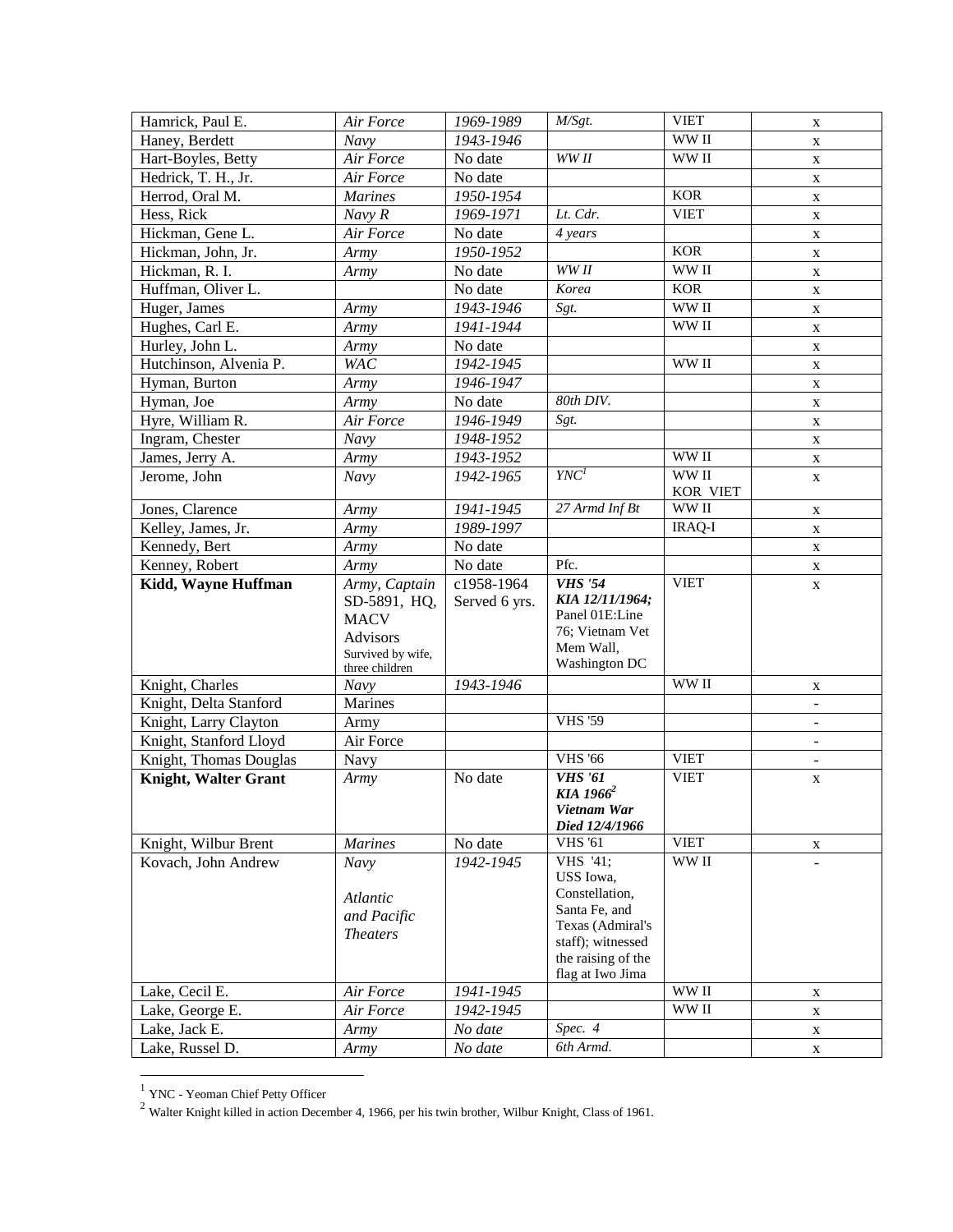| Lamm, Jack B.             | Navy               | 1945-1946               |                     | WW II       | $\mathbf X$ |
|---------------------------|--------------------|-------------------------|---------------------|-------------|-------------|
| Lanham, John              | Army               | 1950                    | Korean War          | <b>KOR</b>  | X           |
| Lanham, John R.           | $\overline{N}$ avy | No date                 | WW I                | WW I        | X           |
| Lantz, Richard            | $\bar{N}$ avy      | 1954-1958               |                     |             | X           |
| Layfield, Harold          |                    | No date                 | Korean War          | <b>KOR</b>  | X           |
| Layman, Robert G.         | $\overline{N}$ avy | 1941-1945               | KIA, WWII           | WW II       | X           |
| Layman, William A.        | Army               | 1914-1917               | WW I                | WW I        | X           |
| Leachman, Richard         |                    | No date                 | <b>Purple Heart</b> | WW II       | X           |
|                           |                    |                         | WW II               |             |             |
| Leeson, Virgil            | <b>Marines</b>     | 1946-1948               |                     | <b>KOR</b>  | $\mathbf X$ |
|                           |                    | 1950-1951               | Korean War          |             |             |
| Lefevre, Art              | Army               | 1951-1953               |                     | <b>KOR</b>  | $\mathbf X$ |
| Lenhardt, C. A.           | Air Force          | 1943-1946               | Iwo Jima            | WW II       | X           |
| Leuliette, Donald         | Army               | 1943-1945               |                     | WW II       | $\mathbf X$ |
| Linville, Bob             | Army               | 1942-1945               |                     | WW II       | $\mathbf X$ |
| Linville, Jack            | Navy               | 1946-1961               |                     | <b>VIET</b> | $\mathbf X$ |
|                           | Army               | 1975-1990               |                     |             |             |
| Locke, Leland             |                    | 1950-1953               | Korean War          | <b>KOR</b>  | X           |
| Locke, Leland A.          | Army               | 1950-1953               | Korean War          | <b>KOR</b>  | $\mathbf X$ |
| Lopez, Alfred             | Army               | 1952-1954               |                     | <b>KOR</b>  | X           |
| Lopez, Andy               | Air<br>Army        | 1942-1945               |                     | WW II       | $\mathbf X$ |
|                           | Corps              |                         |                     |             |             |
| Lovell, Harold            | Army<br>Air        | No date                 |                     |             | X           |
|                           | Corps              |                         |                     |             |             |
| Lovell, Paul J.           | Army               | No date                 | POW, WW II          | WW II,      | X           |
| Among nation's oldest ex- |                    |                         |                     |             |             |
| POWs at age 100 4/21/2011 |                    |                         | captured at Battle  |             |             |
|                           |                    |                         | of the Bulge        |             |             |
| Lowther, Rodney           | Navy               | 1968-1972               |                     | <b>VIET</b> | X           |
| Luikart, John             |                    | No date                 | $DAV^3$             | <b>KOR</b>  | X           |
|                           |                    |                         | Korean War          |             |             |
| Lulos, George, Sr.        | $\overline{N}$ avy | 1943-1946               |                     | WW II       | X           |
| Losh, Lucy D              | <b>WAAC</b>        | 1940-1945               | $T-5$ :             | WW II       | X           |
|                           |                    |                         | Class of '39        |             |             |
| Mackall, Wayne            | Navy               | No date                 | WW II               | WW II       | X           |
| Maddox, Robert            | Navy               | 1958-1978               |                     | <b>VIET</b> | X           |
| Malfregeot, Marcel C. Sr. | Army               | 1943-1946               |                     | WW II       | $\mathbf X$ |
| Mancina, Joe              | Army               | 1954-1955               |                     |             | $\mathbf X$ |
| Matheny, Otto F.          | Army               | $\overline{19}$ 53-1956 |                     | <b>KOR</b>  | $\mathbf X$ |
| Mathews, Paul L.          | Army               | 1943-1945               |                     | WW II       | $\mathbf X$ |
| Matthey, Cassel           | Navy               | 1958-1961               |                     |             | X           |
| Matthey, James            | Navy               | No date                 | WWII                | WW II       | $\mathbf X$ |
| Maxwell, Glenna           | <b>WAC</b>         | 1945-1946               |                     | WW II       | $\mathbf X$ |
| McBee, W. Gale            | Air Force          | No date                 |                     |             | X           |
| McDaniel, Carl            | Air Force          | 1942-1946               |                     | WW II       | $\mathbf X$ |
| McIntyre, Ralph           | Army               | 1943-1946               | WWII                | WW II       | X           |
| McIntyre, Ralph E.        | Army               | 1943-1946               | 75th Inf. Div.      | WW II       | X           |
|                           |                    |                         | WW II               |             |             |
|                           |                    |                         |                     |             |             |
| McIntyre, Steve           | Air Force          | 1969-1989               |                     | <b>VIET</b> | X           |
| McIntyre, Warren          | Army Air           | 1944-1946               | CL-44 Airborne      | WW II       | $\mathbf X$ |
| McKinney, Jack            | Corps<br>Army      | 1948-1955               | Korean War          | <b>KOR</b>  |             |

<sup>3</sup> **DAV - Disabled American Veteran**

 $\overline{a}$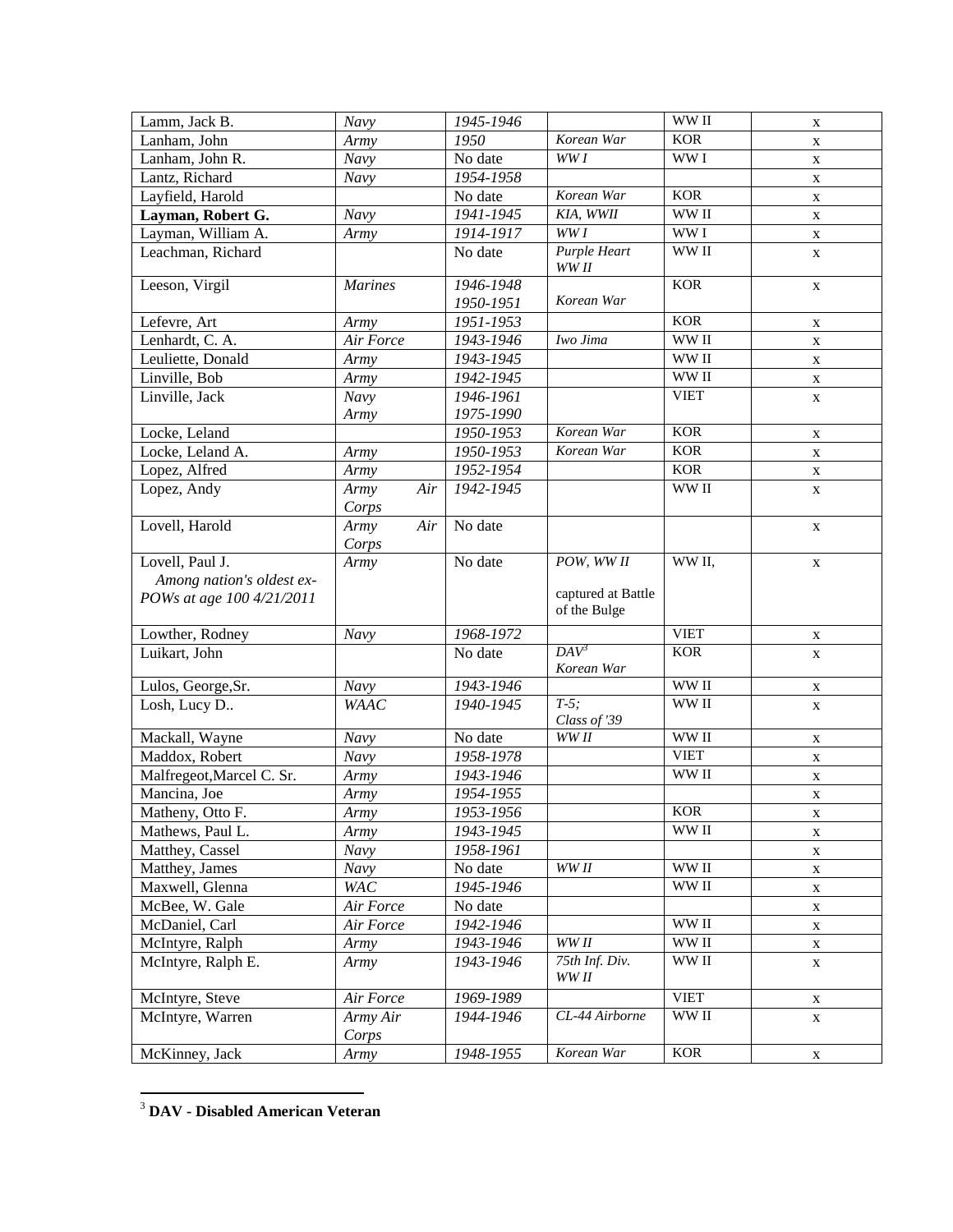| McLoud, David G.           |                                   | No date   | Vietnam War                                                                  | <b>VIET</b>               | $\mathbf X$ |
|----------------------------|-----------------------------------|-----------|------------------------------------------------------------------------------|---------------------------|-------------|
| Mead, Patty                | Air Force                         | 1955-1956 |                                                                              |                           | X           |
| Means, Charles E.          | <b>Marines</b>                    | 1950-1974 |                                                                              | <b>KOR VIET</b>           | X           |
| Mendez, Angel              | Navy                              | No date   | WW <sub>II</sub>                                                             | WW II                     | X           |
| Mendez, Angie              | Navy                              | No date   |                                                                              |                           | $\mathbf X$ |
| Mendez, Robert             | Navy                              | No date   |                                                                              |                           | X           |
| Menendez, Frank            | Army                              | 1942-1945 |                                                                              | WW II                     | X           |
| Menendez, Leo, Jr.         | <b>Marines</b>                    | 1967      | PFC; VHS '67<br>KIA Dec 1967<br>S. Vietnam<br>Vet Memorial<br>Wall, 3rd line | <b>VIET</b>               | $\mathbf X$ |
|                            |                                   |           | from bottom;<br>born 6/21/1949                                               |                           |             |
| Menendez, Pergentino       | Army                              | 1943-1945 |                                                                              | WW II                     | $\mathbf X$ |
| Miller, Johnny             | <b>Marines</b>                    | 1968-1972 |                                                                              | <b>VIET</b>               | X           |
| Moore, Brian K.            | Coast Guard                       | 1969-1973 |                                                                              | <b>VIET</b>               | X           |
| Moore, Robert D.           | Navy                              |           | <b>USS</b> Deede 263                                                         |                           | X           |
| Moran, Art                 | Army                              | 1943-1946 |                                                                              | WW II                     | $\mathbf X$ |
| Morgan, Charles            | Army                              | 1940-1945 |                                                                              | WW II                     | X           |
| Morrison, John             | <b>Marines</b>                    | 1942-1945 |                                                                              | WW II                     | X           |
| Mulligan, Paul             | Army                              | 1966-1997 |                                                                              | <b>VIET</b>               | X           |
| Nardella, Robert           | Army                              | No date   |                                                                              |                           | X           |
| Newbrough, David           | Army                              | 1946-1948 |                                                                              |                           | $\mathbf X$ |
| Newbrough, June            | Air Force                         | 1956-1960 |                                                                              |                           | X           |
| Nichols, James             | Air Force                         | 1951-1953 |                                                                              | <b>KOR</b>                | X           |
| Nicoletti, Frank           | Army                              | 1951-1953 |                                                                              | <b>KOR</b>                | X           |
| Oberhausen, F. C.          | Army                              | 1943-1968 |                                                                              | <b>WWII</b><br>KOR VIET   | $\mathbf X$ |
| Oberhausen, Paul, Jr.      | Air Force                         | 1943-1963 |                                                                              | WW II<br><b>KOR VIET</b>  | $\mathbf X$ |
| Oberhausen, Raymond P. Sr. | Army                              | No date   |                                                                              |                           | $\mathbf X$ |
| O'Neil, Charles            | Army                              | 1941-1945 |                                                                              | WW II                     | $\mathbf X$ |
| Orr, Robert                | Navy                              | 1951-1954 |                                                                              | <b>KOR</b>                | $\mathbf X$ |
| Ozkosar, Ozkan             | Navy                              | 1974-1999 |                                                                              | <b>VIET</b><br>IRAQ-I     | $\mathbf X$ |
| Painter, Anna Thelma       | <b>WAC</b>                        | 1943-1946 | WW II                                                                        | WW II                     | $\mathbf X$ |
| Parsche, Geno              | Army                              | 1943-1946 |                                                                              | WW II                     | $\mathbf X$ |
| Payez, Robert              |                                   | No date   | WW II                                                                        | WW II                     | X           |
| Perkins, John H.           | Air Force                         | 1943-1948 |                                                                              | WW II                     | X           |
| Perri, Chris               | Army                              | No date   | WW <sub>II</sub>                                                             | WW II                     | $\mathbf X$ |
| Perri, Joseph              | Air Force                         | 1955-1959 |                                                                              |                           | X           |
| Phillips, Ron              | Navy                              | 1959-1961 |                                                                              |                           | X           |
| Plivelich, Don             | Air Force                         | No date   |                                                                              |                           | X           |
| Plivelich, Jack            |                                   | No date   | Korean War                                                                   | <b>KOR</b>                | X           |
| Plivelich, John            | Air Force                         | No date   |                                                                              |                           | X           |
| Poe, Lester "Buck"         | Navy                              | No date   | Vietnam                                                                      | <b>VIET</b>               | X           |
| Pokrzywa, John             | Army                              | 1942-1945 |                                                                              | WW II                     | X           |
| Post, Kermit               | Army                              | 1942-1946 |                                                                              | WW II                     | X           |
| Powell, Donald             | U.S. Coast<br>Guard               | 1950-1953 |                                                                              | <b>KOR</b>                | $\mathbf X$ |
| Powell, Jack E.            | <b>Navy</b><br>Submarine<br>Force | 1948-1970 |                                                                              | <b>KOR</b><br><b>VIET</b> | $\mathbf X$ |
| Pratt, Bernard             | Army                              | 1943-1946 |                                                                              | WW II                     | X           |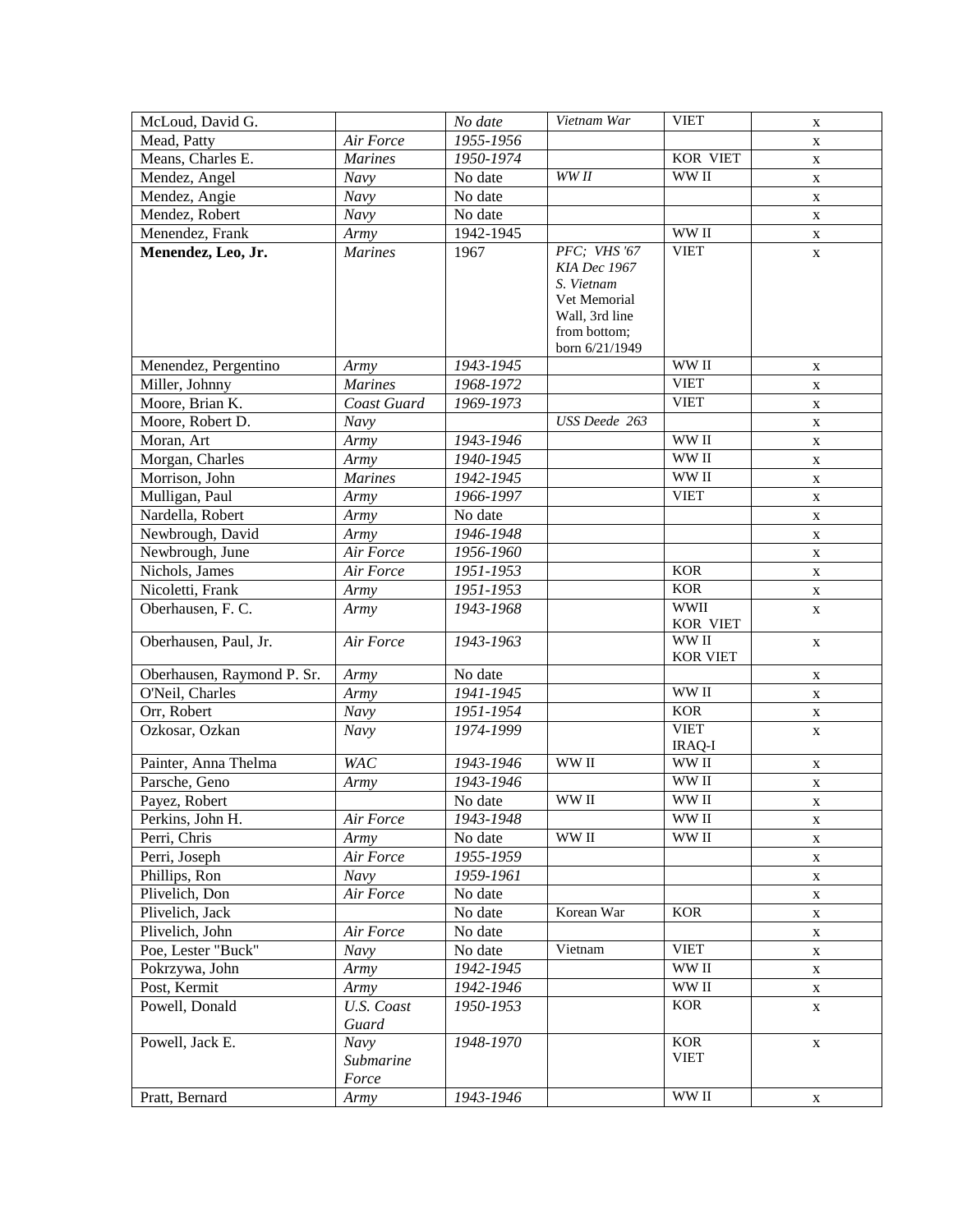| Pratt, Charles E.     | Navy                               | 1942-1945 |                                                                                                                                                                                 | WW II            | X           |
|-----------------------|------------------------------------|-----------|---------------------------------------------------------------------------------------------------------------------------------------------------------------------------------|------------------|-------------|
| Pratt, James S.       | Army                               | 1969-1971 |                                                                                                                                                                                 | <b>VIET</b>      | X           |
| Pratt, Nelson B.      | Air Force                          | 1942-1945 |                                                                                                                                                                                 | WW II            | X           |
| Prestininzi, Domenick |                                    | 1943-1945 | WW II                                                                                                                                                                           | WW II            | X           |
| Pumphrey, Joseph      | Navy                               | 1968-1969 |                                                                                                                                                                                 | <b>VIET</b>      | $\mathbf X$ |
| Radcliff, Jack        |                                    | 1952-1955 | Korea                                                                                                                                                                           | <b>KOR</b>       | X           |
| Rebrook, Charles E.   | Army                               | 1943-1945 |                                                                                                                                                                                 | WW II            | X           |
| Rebrook, Donald       | <b>Marines</b>                     | No date   | Korean War                                                                                                                                                                      | <b>KOR</b>       | X           |
| Rebrook, Jerry        | Army                               | 1966-1968 |                                                                                                                                                                                 | <b>VIET</b>      | X           |
| Rebrook, Robert       | Air Force                          | 1951-1955 | Staff Sgt.                                                                                                                                                                      | <b>KOR</b>       | X           |
| Reed, Dorothy         |                                    | No date   | $R. N.$ , $WWII$                                                                                                                                                                | WW <sub>II</sub> | X           |
| Reed, Karleen         |                                    | No date   | R. N.                                                                                                                                                                           |                  | X           |
| Reed, Mark            |                                    | No date   | Vietnam War                                                                                                                                                                     | <b>VIET</b>      | $\mathbf X$ |
| Reed, Melvin          | Army                               | 1963-1971 |                                                                                                                                                                                 | <b>VIET</b>      | X           |
| Reed, Terry           |                                    | No date   | Vietnam War                                                                                                                                                                     | <b>VIET</b>      | X           |
| Reeves, William B.    |                                    | No date   | Korean War                                                                                                                                                                      | <b>KOR</b>       | $\mathbf X$ |
| Reynolds, Paul        | Air Force                          | No date   |                                                                                                                                                                                 |                  | X           |
| Rhoads, John D.       | <b>Marines</b>                     | 1960-1964 |                                                                                                                                                                                 | <b>VIET</b>      | X           |
| Ribero, Robert        | Navy                               | 1948-1952 |                                                                                                                                                                                 | <b>KOR</b>       | X           |
| Riley, Carl W.        | Army                               | 1957-1959 |                                                                                                                                                                                 |                  | X           |
| Roach, Elmer          | Army                               | 1951-1953 |                                                                                                                                                                                 | <b>KOR</b>       | $\mathbf X$ |
| Roach, John L.        | Army                               | 1952-1953 |                                                                                                                                                                                 | <b>KOR</b>       | X           |
|                       | Navy                               | 1968-1970 |                                                                                                                                                                                 | <b>VIET</b>      |             |
| Robey, Ronald B.      | Air Force                          | 1962-1966 |                                                                                                                                                                                 | <b>VIET</b>      | $\mathbf X$ |
| Robinson, B. W. "Bob" | Air Force                          | 1951-1953 | Korean War                                                                                                                                                                      | <b>KOR</b>       | $\mathbf X$ |
| Rogers, Gary L.       | Army                               | 1969-1972 |                                                                                                                                                                                 | <b>VIET</b>      | $\mathbf X$ |
| Rogers, Robert H.     | Air Force                          | 1951-1955 |                                                                                                                                                                                 | <b>KOR</b>       | $\mathbf X$ |
| Rolland, Jofre        | Army                               | 1941-1945 |                                                                                                                                                                                 | WW II            | $\mathbf X$ |
| Romano, Samuel        |                                    | No date   | Staff Sgt.<br>WW II                                                                                                                                                             | WW II            | $\mathbf X$ |
| Rutherford, Walter D. |                                    | No date   | $Pvt.$ , WW $II$                                                                                                                                                                | WW II            | X           |
| Sable, Brooks Edward  | Army<br>198th Light<br>Inf Brigade | 1969      | Cpl. VHS '66;<br>Casualty<br>6/3/1969<br>Vietnam; Panel<br>23W:Line 58,<br>Viet Vet Mem<br>Wall,<br>Washington                                                                  | <b>VIET</b>      | $\omega$    |
| Salentro, Dominick    | Army                               | 1943-1945 |                                                                                                                                                                                 | WW II            | X           |
| Sands, Okey Lee       | Army                               | 1966-1966 | SP4, 25th Inf.<br>KIA Vietnam<br>April 1966<br><b>VHS</b> '56<br>Tour began 1/4/66 -<br>KIA 4/16/1966<br>Vietnam; Panel<br>06E:Line 118,<br>Vietnam Vet Mem<br>Wall, Washington | <b>VIET</b>      | X           |
| Sartoris, Sub         | Army                               | 1942-1945 |                                                                                                                                                                                 | WW II            | X           |
| Saunders, Mike        | <b>Marines</b>                     | 1970-1974 |                                                                                                                                                                                 | <b>VIET</b>      | X           |
| Second, Jimmy         | Paratroop                          | No date   | WW II                                                                                                                                                                           | WW II            | X           |
| Sehon, Raymond        | Air Force                          | No date   |                                                                                                                                                                                 |                  | X           |
| Sehon, Raymond        | Air Force                          | No date   | Lt. Col.                                                                                                                                                                        |                  | X           |
| Sharpe, Robert        | H.M.S.<br>U.S. Navy                | No date   |                                                                                                                                                                                 |                  | X           |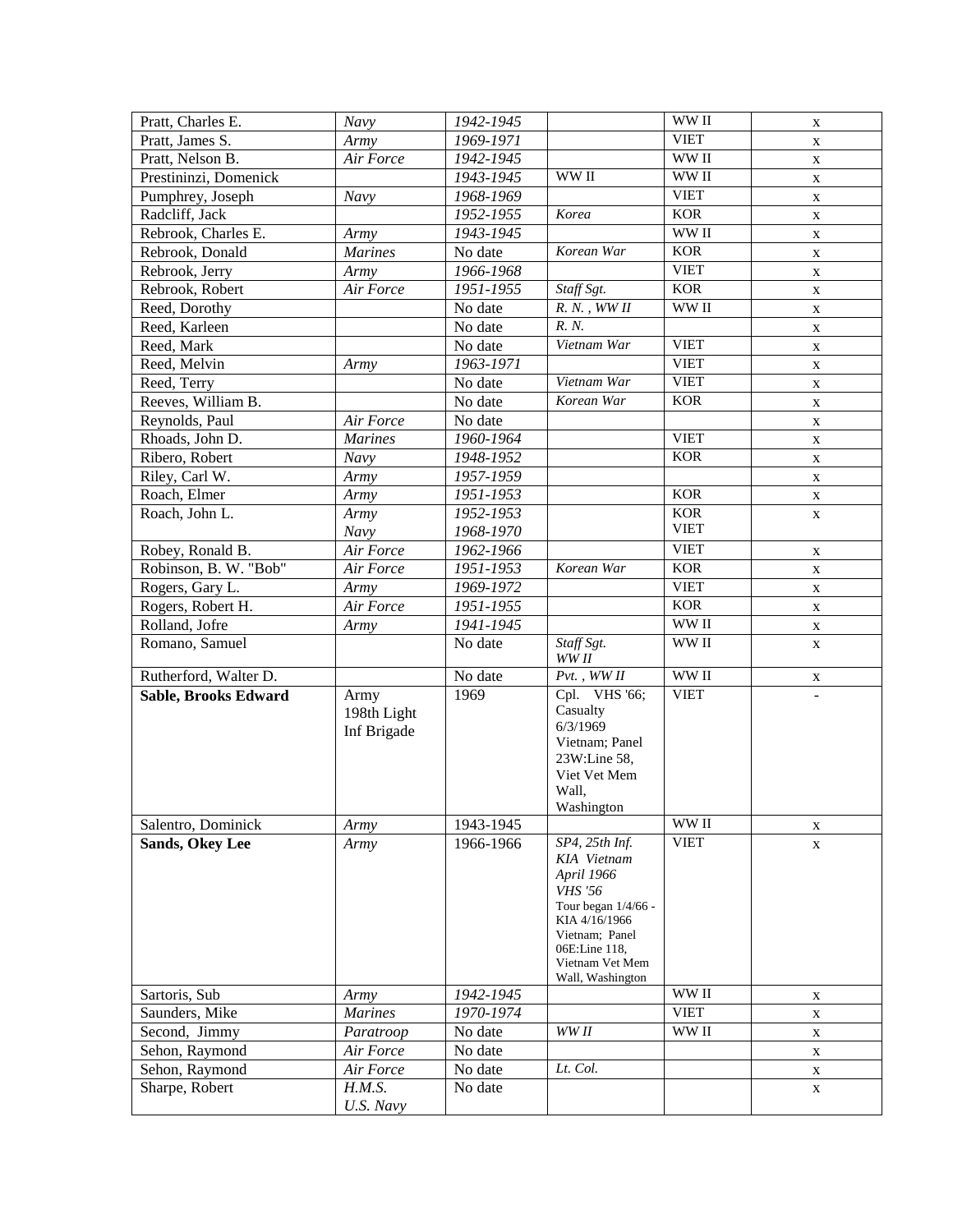| Sherman, Alexander             | Air Force      | 1941-1946   |                          | WW II                              | X           |
|--------------------------------|----------------|-------------|--------------------------|------------------------------------|-------------|
| Shinn, Charles                 | Army           | 1966 - 1969 | Spec. $E-5$              | <b>VIET</b>                        | X           |
| Simon, Wakem                   | Navy           | 1942-1945   |                          | WW II                              | X           |
| Singleton, Jerry               | Navy           | 1961-1965   |                          | <b>VIET</b>                        | X           |
| Sirk, Kenneth L.               |                | 1950-1953   | POW                      | <b>KOR</b>                         | X           |
|                                |                |             | Korean War               |                                    |             |
| Smith, Frank E.                | <b>Marines</b> | No date     |                          |                                    | $\mathbf X$ |
| Smith, Harry L.                | Air Force      | 1940-1945   |                          | WW II                              | X           |
| Smith, Ralph L.                | Military       | 1952-1954   |                          | <b>KOR</b>                         | X           |
| Snell, Lawrence R.             | Army           | 1940-1942   |                          | WW II                              | $\mathbf X$ |
| Sommerville, Stanley           | Army           | 1969-1970   | Army Eng.                | <b>VIET</b>                        | X           |
| Southern, Jack E.              | Army           | 1951-1953   |                          | <b>KOR</b>                         | X           |
| Spadafore, Sam                 | Air Force      | 1954-1956   | A16 USAF                 |                                    | $\mathbf X$ |
| Spadafore, Tony                | Army           | 1944-1946   | Cpl.                     | WW II                              | X           |
| Sprouse, Perry William         | Navy           | 1944-1945   | Radarman 3/c             | WW II                              | $\mathbf X$ |
|                                |                |             | <b>USS Hank</b>          |                                    |             |
|                                |                |             | DD702                    |                                    |             |
| Starkey, Chuck                 | Airborne T-5   | No date     |                          |                                    | X           |
| Starkey, Roger D.              |                | 1969-1971   | Vietnam                  | <b>VIET</b>                        | $\mathbf X$ |
| Steele, Lawrence               | Navy           | 1944-1946   |                          | WW II                              | X           |
| Steele, Paul W.                | Air Force      | 1948-1952   |                          | <b>KOR</b>                         | $\mathbf X$ |
| Streets, D. Eugene             | Navy           | No date     | WW II                    | WW II                              | $\mathbf X$ |
| Stuart, William J.             | Army           | 1942-1946   |                          | WW II                              | $\mathbf X$ |
| Sulsona, Alvaro                | Army           | 1944-1945   |                          | WW II                              | $\mathbf X$ |
| Sulsona, Hermin                | Army           | 1917-1918   |                          | WW <sub>I</sub>                    | $\mathbf X$ |
| Sutton, Dennis                 |                | 1942-1945   |                          | WW II                              | $\mathbf X$ |
| Sutton, Randy                  | Air Force      | 1965-1986   |                          | <b>VIET</b>                        | $\mathbf X$ |
| Swiger, Harold                 | Army           | 1955-1976   |                          | <b>VIET</b>                        | X           |
| Swiger, Jerome                 | Army           | No date     | WW <sub>II</sub>         | WW II                              | $\mathbf X$ |
| Swiger, Larry                  | Air Force      | 1968-1992   |                          | <b>VIET</b>                        | X           |
| <b>Swiger, Richard Jackson</b> | Army           | No date     | S/Sgt. Tour              | <b>VIET</b>                        | $\mathbf X$ |
|                                |                |             | began 1/29/1969;         |                                    |             |
|                                |                |             | <b>KILLED</b>            |                                    |             |
|                                |                |             | 10-7-69 Vietnam<br>War   |                                    |             |
|                                |                |             | Panel 18W:Line           |                                    |             |
|                                |                |             | 56 Viet Vet Mem          |                                    |             |
|                                |                |             | <b>Washington DC</b>     |                                    |             |
| Swiger, Wayne L.               | Marine Corps   | 1959-1965   | Captain;                 | <b>VIET</b>                        | X           |
|                                |                |             | VHS Class of             |                                    |             |
|                                |                |             | 1959                     |                                    |             |
| Talerico, Anthony Pasta        | Navy           | 1943-1946   |                          | WW II                              | X           |
| Talerico, James                | Army           | 1967-1969   |                          | <b>VIET</b>                        | X           |
| Talerico, Louis                | Army           | 1950-1952   |                          | <b>KOR</b>                         | X           |
| Talerico, Sammy                | Army           | 1950-1952   |                          | <b>KOR</b>                         | X           |
| Talerico, Samuel F.            | Air Force      | 1960-1963   |                          | <b>VIET</b>                        | X           |
| Talkington, Rex                | Army           | 1958-1960   |                          |                                    | X           |
| Talkington, Roger              | <b>Navy</b>    | 1969-1972   |                          | <b>VIET</b>                        | $\mathbf X$ |
| Tarantino, Joseph              | Marines        | No date     | 1st Marine Div.<br>WW II | WW II                              | $\mathbf X$ |
| Tate, Kenneth T.               | Army           | 1939-1942   |                          | $\ensuremath{\text{WW}}\xspace$ II | X           |
| Taylor, Gary W.                | Army           | No date     |                          |                                    | X           |
| Tenda, Tom                     | Air Force      | 1954-1974   |                          | <b>VIET</b>                        | X           |
| Tenoa, Thomas                  | Air Force      | 1954-1974   |                          | <b>VIET</b>                        | $\mathbf X$ |
| Thibaut, Adhemar               |                | No date     | WW I                     | WW I                               | X           |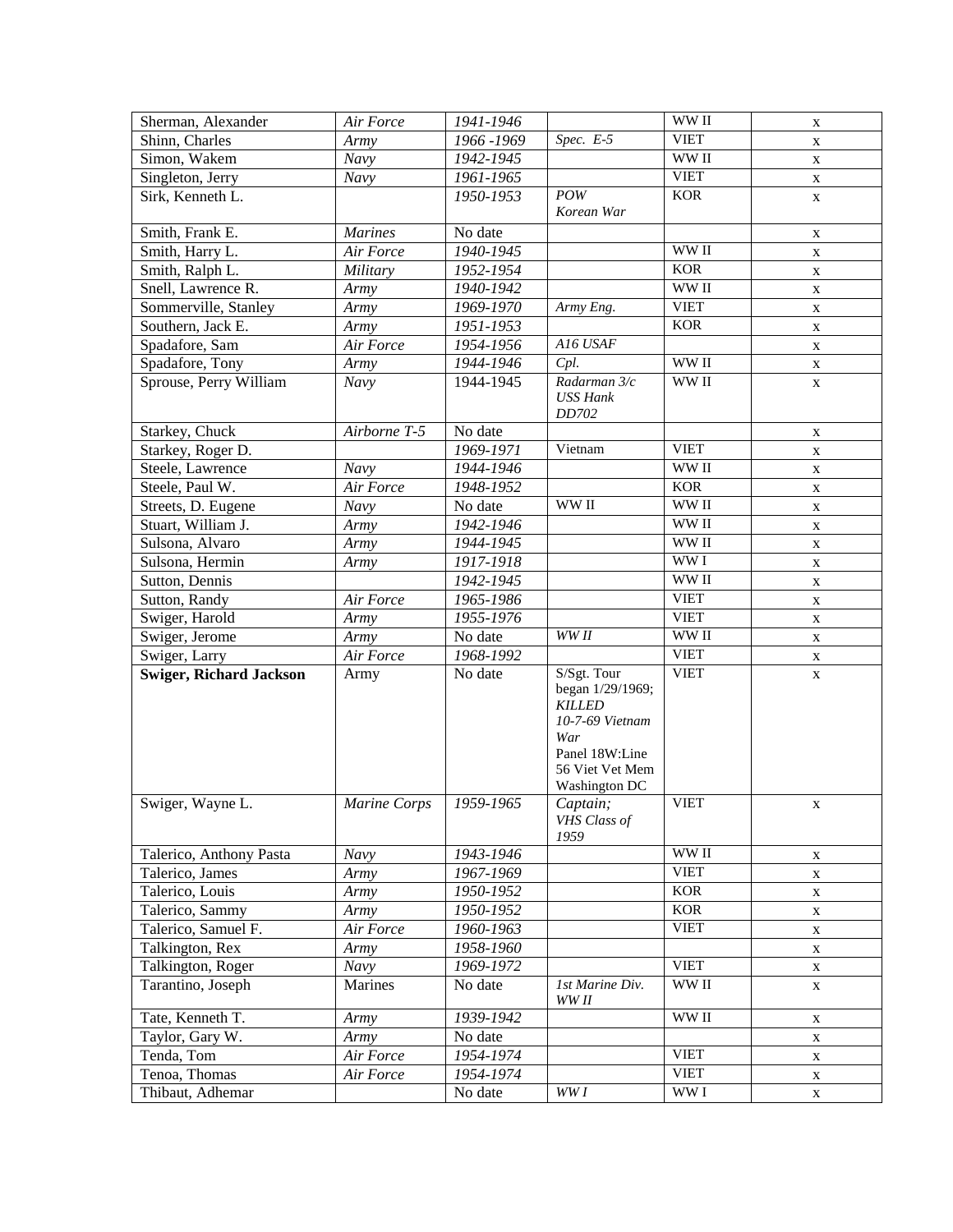| Thibaut, Armand         | Army                           | No date                 | 31 Fld. Arty.<br>WW I | WW I                               | X              |
|-------------------------|--------------------------------|-------------------------|-----------------------|------------------------------------|----------------|
| Thorp, Kenny E.         | Army                           | No date                 |                       |                                    | $\mathbf X$    |
| Todd, Jim               | Army                           | 1968-1971               |                       | <b>VIET</b>                        | X              |
| Trader, Everett         | Navy                           | 1949-1953               |                       | <b>KOR</b>                         | X              |
| Tricase, Antonio "Hoye" | Navy                           | No date                 |                       |                                    | X              |
| Trigaux, Alfred         |                                | No date                 | WW <sub>I</sub>       | WW <sub>I</sub>                    | $\mathbf X$    |
| Trigaux, Fernand        |                                | No date                 | WW <sub>II</sub>      | WW II                              | X              |
| Trupo, Louis J.         | <b>Marines</b>                 | 1942-1945               |                       | $\ensuremath{\text{WW}}\xspace$ II | $\overline{a}$ |
| Trupo, L. Joe           | $\overline{Marines}^4$         | 1951-1954               |                       | <b>KOR</b>                         | $\mathbf X$    |
| Tucker, G. W.           | Army                           | No date                 |                       |                                    | $\mathbf X$    |
| Ventura, Bill           | Navy                           | 1958-1963               |                       | <b>VIET</b>                        | $\mathbf X$    |
| Ventura, Jon            | Army                           | 1962-1964               |                       | <b>VIET</b>                        | $\mathbf X$    |
| Walker, Jack L.         | Army                           | No date                 |                       |                                    | $\mathbf X$    |
| Walls, Danny E.         | Navy                           | 1956-1960               |                       |                                    | $\mathbf X$    |
| Ware, Howard M.         | Navy                           | No date                 |                       |                                    | $\mathbf X$    |
| Weekly, Robert          | Army                           | 1947-1948               |                       |                                    | $\mathbf X$    |
| Wetzel, David Lee       | Airborne<br>508-187            | No date                 |                       |                                    | $\mathbf X$    |
| Wetzel, Robert Allen    | Navy                           | No date                 |                       |                                    | X              |
| Whisler, Donald L.      | Army                           | 1968-1971               |                       | <b>VIET</b>                        | $\mathbf X$    |
| Whisler, Lynn M., Jr.   | Air Force                      | 1965-1968               | Vietnam War           | <b>VIET</b>                        | $\mathbf X$    |
| White, Eleanor          | <b>WAC</b>                     | 1959-1961               |                       |                                    | $\mathbf X$    |
| Wickenhofer, Ed         | Air Force                      | No date                 | M/Sgt. USAF           |                                    | X              |
| Williams, A. Mark       | Navy                           | No date                 |                       |                                    | $\mathbf{X}$   |
| Williams, Bernard K.    | Army                           | 1942-1951               |                       | WW II                              | $\mathbf X$    |
| Williams, Charles K.    | Army                           | 1951-1953               |                       | <b>KOR</b>                         | $\mathbf X$    |
| Williams, Larry G.      | <b>Marines</b>                 | No date                 |                       |                                    | $\mathbf X$    |
| Williams, Norman C.     | Army                           | $1951 - 1953$           |                       | <b>KOR</b>                         | $\mathbf X$    |
| Williams, Stanley       | Army                           | 1944-1946               |                       | WW II                              | $\mathbf X$    |
| Williams, Walter Willis | Army                           | 1944-1946               |                       | WW II                              | $\mathbf X$    |
| Wilson, Clem            | Army                           | 1962-1964               |                       |                                    | $\mathbf X$    |
| Wilson, John B.         |                                | $\overline{1951}$ -1953 | Korea                 | <b>KOR</b>                         | $\mathbf X$    |
| Wiseman, James          | <b>Marines</b><br><b>USAFR</b> | 1957<br>1993            |                       | <b>VIET</b><br>IRAQ-I              | $\mathbf X$    |
| Wittman, Harry L., Jr.  |                                | 1951-1952               | Korean War            | <b>KOR</b>                         | X              |
| Yachuw, Stephen         | Navy                           | 1966-1987               |                       | <b>VIET</b>                        | $\mathbf X$    |
| Zipella, Raymond        | $\overline{Navy}$              | No date                 | WW <sub>II</sub>      | WW II                              | $\mathbf X$    |
| Zontek, Frank           | <b>Marines</b>                 | $1946 - 1948$           |                       |                                    | $\mathbf X$    |

*Updated 6/20/2011 ssbramhall*

|          | WW I           |
|----------|----------------|
| 1941-45  | WW II          |
| 1950-53  | <b>KOR</b>     |
| 1962-75  | <b>VIET</b>    |
| 1990-91  | <b>IRAQ-I</b>  |
| $2001 -$ | <b>AFGH</b>    |
| 2003-    | <b>IRAQ-II</b> |
|          | 1914-18        |

 4 **Trupo Brothers**: Joe Trupo, VHS Class of 1948, became Sheriff of Harrison County & retired as a U. S. Marshall. When his older brother, Louis J. Trupo, VHS Class of 1938, was serving in World War II, the **Bible in his pocket prevented a bullet from hitting his heart**, a story retold in Readers Digest. His picture in this uniform was on display at Victory High. - FG Layman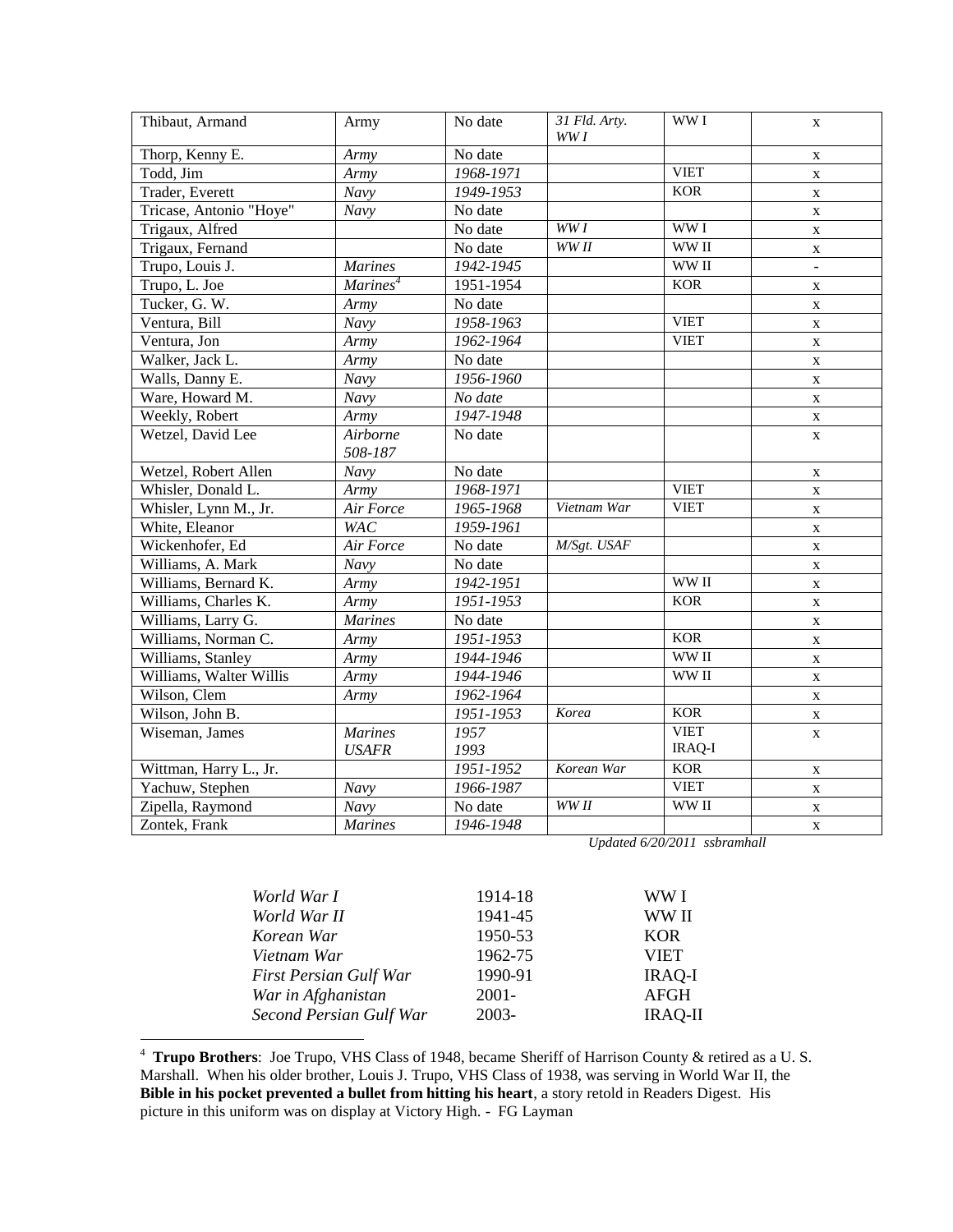

## **VICTORY LANE and MEMORY WALLS**

A circular brick drive was built in front of old Victory High School to serve as a safe drop-off for Adamston school children now using the school. Engraved bricks were sold to fund the project. The dedication of *Victory Lane* was held on *Veterans Day*, November 11, 1998 on the front steps of old Victory High. The Victory Lane committee consisted of co-chairmen, Monica Ferrara and Paul Hamrick, and Victory Alumnus, Fred G. Layman. An award was presented by Adamston Elementary School principal to Fred in acknowledgement of his volunteer work and for selling the most bricks (see below). So many bricks were sold that a *Memory Wall* had to be added to display the bricks. - ssb



**Dedication of Victory Lane, November 11, 1998. Fred Layman receiving award.**